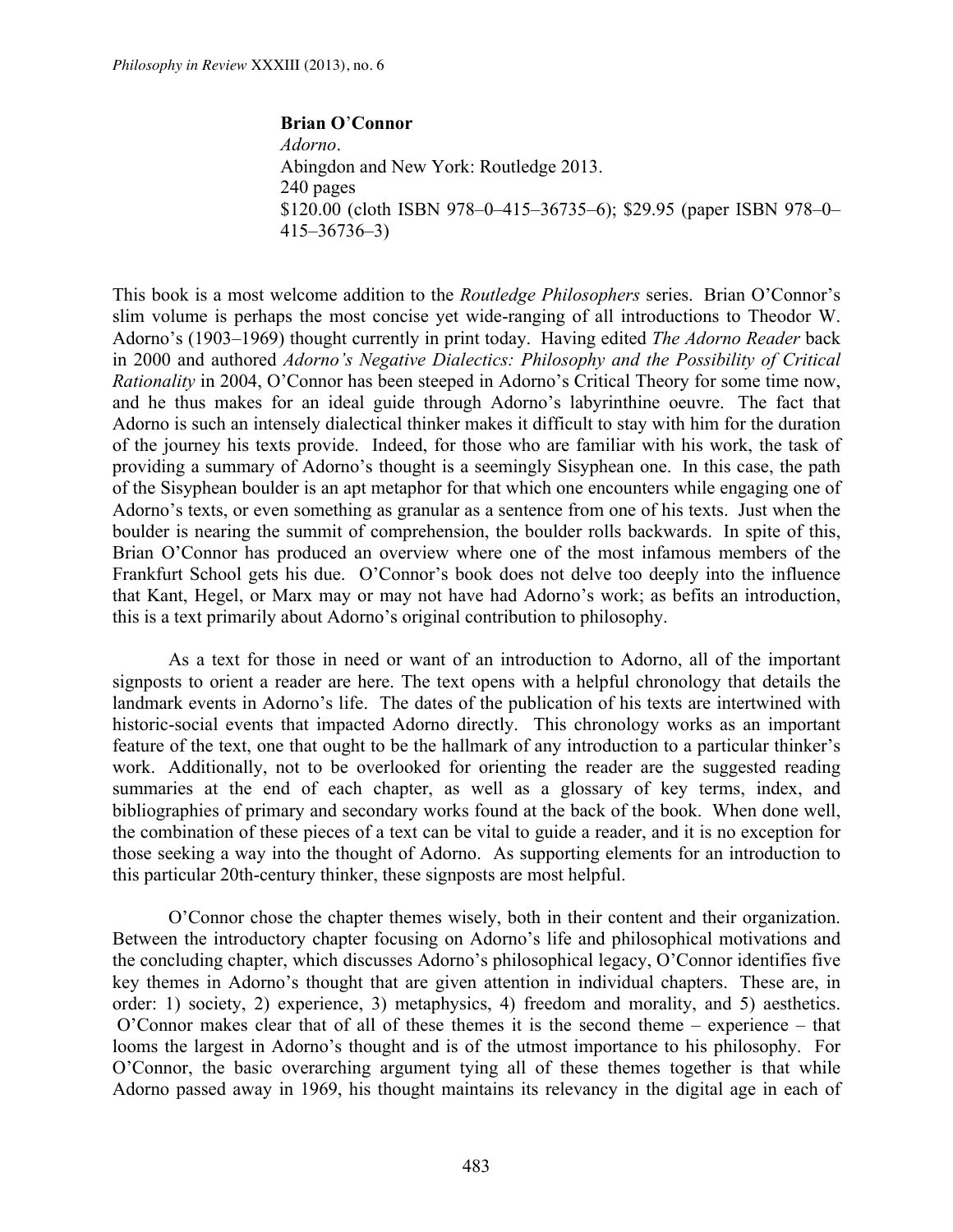these five dimensions. However, while Adorno's thought is still relevant, it is also still obtuse – this despite numerous attempts by others, including O'Connor, to offer some clarity. O'Connor's text is successful in shining a new light on old work. O'Connor outlines his authorial accomplishment as follows: 'A central objective of this book is to make clear just how deeply Adorno had thought through his most significant philosophical positions and to articulate justifications for those positions that are not in every case explicitly stated in his writings' (22). The goal, then, for O'Connor is to make these positions explicit.

Adorno published quite a lot of material during his lifetime  $-$  as is made apparent by the bibliography at the end of the book – and O'Connor is to be commended for integrating Adorno's vast catalog of primary sources into such a compact text. When done well, a predetermined emphasis on brevity, dictated in this case by the framework of the series the book belongs to, is not readily apparent. Through a diligent unpacking of Adorno's wide-ranging texts, O'Connor is able to provide a quick and easy pathway into the seemingly impenetrable concepts Adorno utilized. Specialized terminology – totality, nonidentity, constellation, immanent critique, and so on  $-$  is carefully treated. These concepts are not as well known as some of Adorno's others more famous concepts, such as culture industry or negative dialectics, so it is well worth O'Connor's effort to flesh them out for the reader. O'Connor is adept at conveying the general thrust of many of Adorno's concepts without straying too far from the point being made.

Admittedly, on the one hand, there are a few occasions where the emphasis on concision does make it difficult to discern exactly what some of these terms are or how one is to understand them. On the other hand, O'Connor goes to great lengths to elaborate a particularly nebulous term in Adorno's work: mimesis. Through the use of multiple examples such as Baudelaire and Kafka, O'Connor delves into 'mimesis', a term that O'Connor regards as '[t]he most elusive notion in all of Adorno's philosophy' (149). O'Connor argues that mimesis is a foundational concept for Adorno, one that can be found in *Dialectic of Enlightenment* and *Negative Dialectics*, and it is also one that is utterly vague. Since mimesis is not clearly defined anywhere in Adorno's work, such a treatment by O'Connor is beneficial for both newcomers and Adorno scholars. Even within the scope of an introductory text, O'Connor's analysis of mimesis will surely enlighten those who have been wading through the murky waters of Adorno's work for years.

In traversing these waters, what gradually reveals itself is the seemingly polymathic ability possessed by Adorno. Equally comfortable with philosophy, music, art, sociology, and other disciplines, Adorno's interdisciplinary approach was well ahead of the times, and his understanding of a variety of disciplines is presented as a rare form of brilliance. Ultimately, though, despite all of the topics or disciplines he would master in his time, Adorno was a philosopher at core. As O'Connor points out, despite the interdisciplinary tendencies found throughout his work, Adorno's 'critical theory is ultimately grounded in philosophy' (51). Regardless of the central theme of his texts, for Adorno, philosophy is the glue that binds all of the other disciplines together. So, while Adorno may have broad appeal for a variety of scholars, his work is based in philosophy. This is something that is not readily apparent when Adorno's work is often listed as required reading in a social science or interdisciplinary course, such as a sociology class or a media studies class. While Adorno is taught throughout universities in